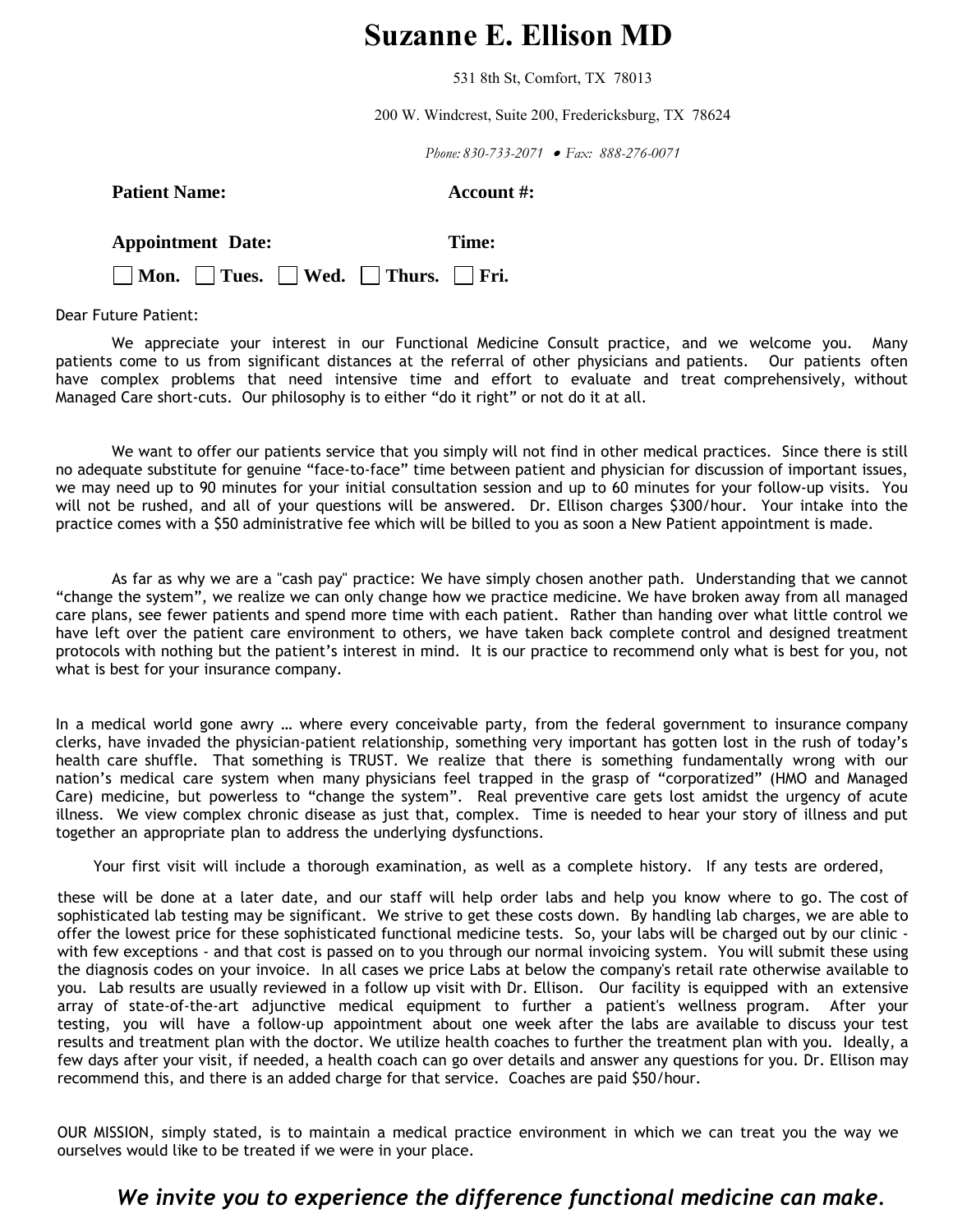#### **Financial Policy**

As a result of our sincere desire to base all medical decisions on what is best for the patient, not what is best for the insurance company, we are no longer contracted with any insurance carriers.

- 1. All charges must be paid at the time of service and our treatment fees are the same for all patients, regardless of insurance coverage or not, as is required by law.
- 2. The contract with your insurance company to pay for a portion of your medical care is between you and your insurance company. By eliminating costs associated with billing, coding diagnoses and procedures, referrals, authorizations, payment delays, EOB reviews, claim denials, re-submissions, collection risks, and other managed care costs, we can provide patients a fair price for services without the administrative hassles and bureaucracy.
- 3. At your request, we will provide you with a list of our fees and billing codes before any services are performed. We recommend you contact your insurance carrier to verify your benefits so you will have a basic understanding of how your insurance will reimburse you for services provided by our office. Unfortunately, insurance carriers are not always willing to provide their allowable fees or disclose which billing codes they will cover. If this is the case, you may want to contact the state Department of Insuranc[e.](http://www.ldi.state.la.us/) http://www.tdi.texas.gov/
- 4. It is your responsibility to obtain all referrals/authorizations required by your insurance plan and to file your claim with your referral/authorization.
- 5. **You will receive by email a completed invoice to serve as a claim form with all the codes necessary for you to file a claim with your insurance carrier.** We recommend you contact your insurance carrier and request instructions for filing your claims. Note: It is to be expected that your insurer will process your health insurance claim within 30 days of receipt of a "clean" claim. (Regulation 74 – Title 37. Insurance Part XIII –6007.B) **We do not handle this for you.**
- 6. Due to rising administrative costs and the numerous requests we receive, our office does not fill out "forms" from insurance companies. A copy of the patient's medical records will be forwarded to the insurance company when a signed authorization to release medical records is received. Their medical review professionals can extract the information required from these records.
- 7. Please Note: We do not charge interest, therefore, we are unable to offer in-house financing or payment plans. If you are unable to pay for your services in full with cash, or check, you may put the balance on your credit card and make monthly payments to your credit card company.
- 8. Nothing about our practice is "usual" or "customary" terms employed to justify the comparison of our fees, designed to provide for complex medical diagnosis and treatment. Those terms simply do not describe the care you will receive.
- 9. Medicare:

**Dr. Ellison has chosen to "Opt Out" of Medicare.** All patients who are on Medicare, or are eligible for Medicare, must sign the federally mandated "Private Contract" in order to receive services at our clinic. All services must be paid at the time of service and neither Dr. Ellison, nor the patient may file a claim to Medicare for reimbursement. If you do file one, it will be denied.